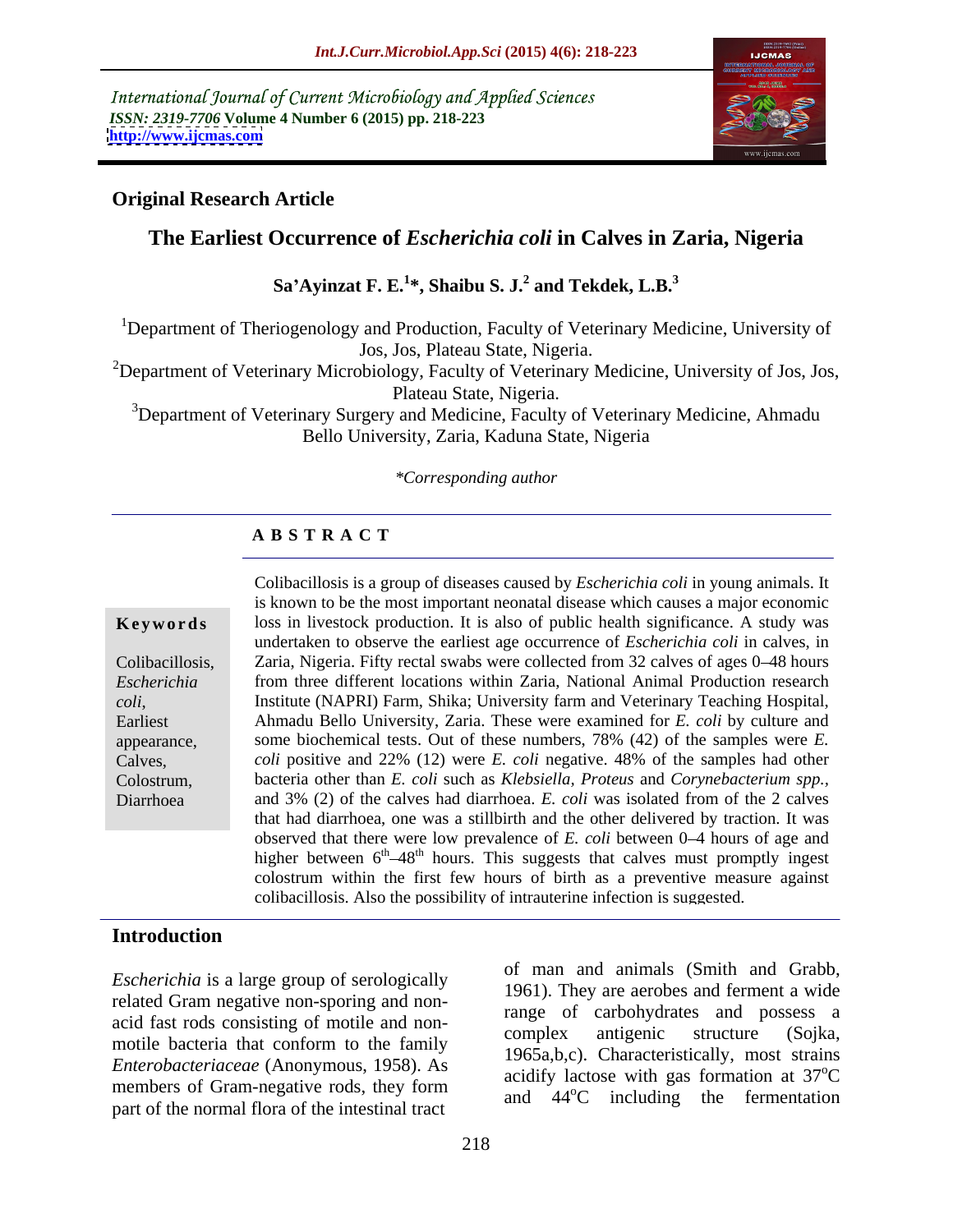ofadonitol and inositol and the production of indole at  $37^{\circ}$ c and at  $44^{\circ}$ C (Wilson and Miles, 1955). *E. coli* gives a positive Three forms are described by Gay (1965) as methyl-red reaction, a negative Voges- Septicaemic form (colisepticaemia): in Proskauer reaction, and no growth in koser's citrate medium (Adetosoye, 1976a,b). *E. coli* bacteraemia. The organism can be *coli* causes a group of diseases in young isolated (usually as a single serotype in pure animals referred to as colibacillosis, which culture) from organs and tissues throughout is known to be the most important neonatal disease that causes major economic loss in hours or days of life. Enterotoxaemic form: livestock production (Blood *et al.*, 1983a,b). This is characterised by collapse and sudden The disease is commonly seen in animals that are grouped together (Tekdek and Goje, specific strains of *E. coli* in the intestines. 1986). *E. coli* produces endotoxin from complex lipopolysaccharides in their cell wall which is a major factor in a variety of pathophysiologic effects on the host scours), where the physiological (Agbonlahor and Odugbemi, 1982). The pathogenesis of colibacillosis is influenced it is not always fatal. This is seen between by specific adhesive factors (fimbrae) and the production of endotoxin (Sojka, 1965a,b,c). The common sources of The purpose of this study is to evaluate the infection of *E. coli* are: faeces of infected earliest time of appearance of *E. coli* within animals, contaminated calf pens or the first 48 hours of life in the faeces of farrowing barns in swine, milk from mastitic cows, skin, perineum, udder and teat of infected animals, inanimate objects like beddings, pails, boots, tools, clothing, feed and water supplies. The major routes of **Materials and Methods** infection are: orally by ingestion, through the umbilical vessel and the nasopharyngeal mucosa. These routes determine the nature of clinical signs seen. Umblical and nasopharyngeal routes could result to colisepticaemia, meningitis, polyserositis, and ascites, while by ingestion it produces locations<br>various degrees of diarrhoea debydration Animal various degrees of diarrhoea, dehydration, metabolic acidosis, shock and septicaemia

Agbonlahor and Odugbemi, 1982; Agbonlahor *et al.,* 1984). As a result of

 $\degree$ c and at 44 $\degree$ C (Wilson and disease forms have been described in calves. these different strains of *E. coli*, a variety of which sudden death is associated with *E.*  the body. This is seen within the first few death and is associated with proliferation of There may be no bacteraemia. This occurs within the first week of life. The enteric form (calf diarrhoea, calf scours, white scours), where the physiological disturbances are severe, the calf may die, but birth and first 10 days of life.

> calves in Zaria. This knowledge may be helpful in the management of the disease in calves for the purpose of prevention.

# **Materials and Methods**

## **Location**

(Glantz and Rothernbacher, 1965). University farm and Veterinary Teaching Some authors have categorized *E. coli* into University, Zaria. The management system four different strains viz., Invasive, non-in all these farms involved allowing the invasive, non-pathogenic and dams stay with the calves for at least three enteropthogenic (Smith, 1960; Smith and days to ingest colostrum.The experiment Halls, 1967; Smith and Halls, 1978; was conducted between February and May The animals used for the experiment were calves aged 0 to 48 hours from three locations within Zaria, Nigeria. locations were the dairy unit of the National Production Research Institute (NAPRI) Farm, Shika, Ahmadu Bello Hospital Animal pens, Ahmadu Bello 1986.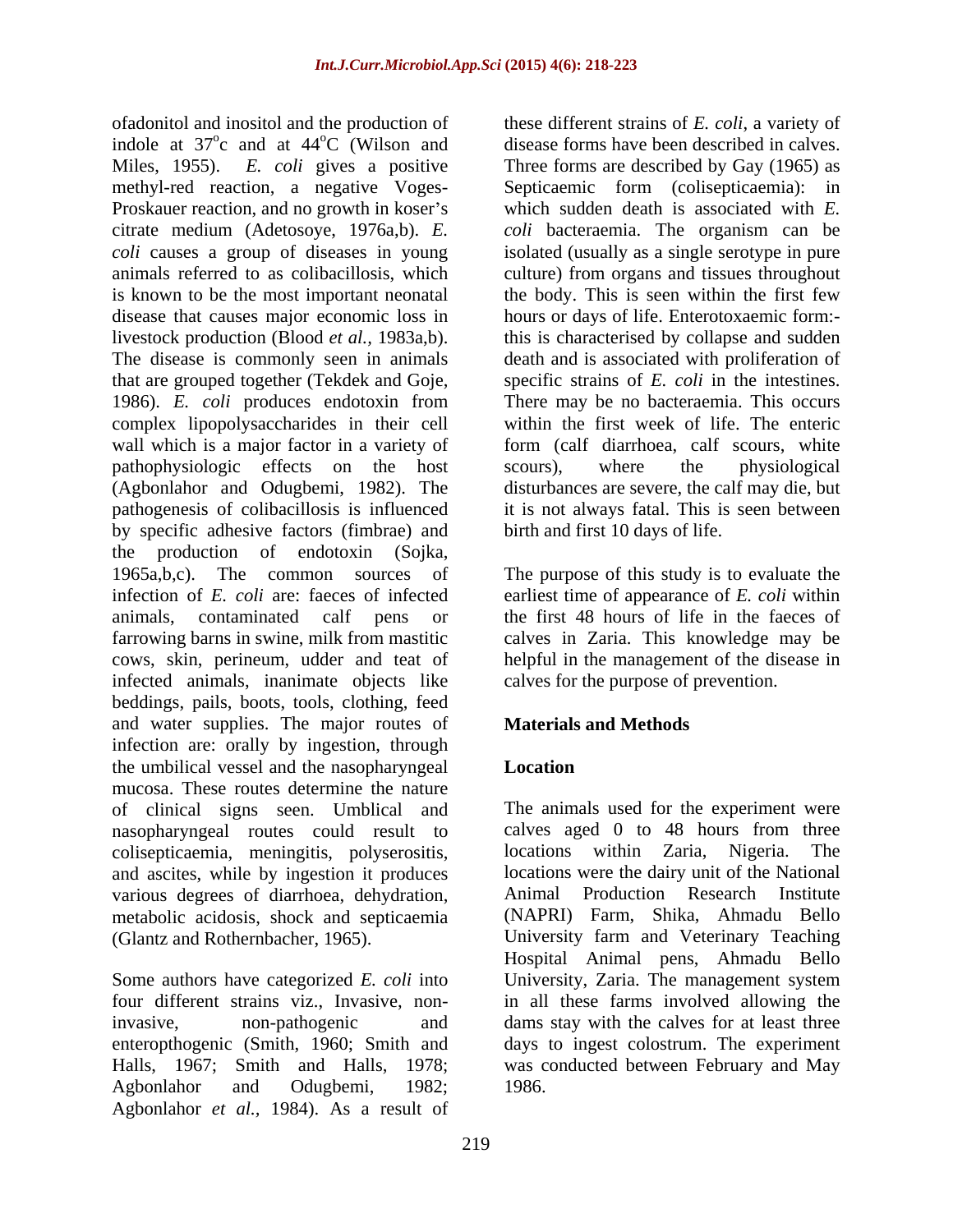0-48 hours after calving. The samples were than  $E$ . coli and  $3\%$  of the calves had containing of MacConkey Broth. **Example 20** accessible. Those at the university farm

The samples were incubated for 24 hours to enhance the growth of *E. coli*, after which they were sub-cultured on Eosin Methylene Blue (EMB) Agar and incubated at  $37^{\circ}$ c

*E. coli* was identified by the characteristic growth on EMB agar as discretely raised flatten top colonies with darkish centre and green metallic sheen at the periphery. Any sample that shows such characteristic growth was considered presumptive positive

The presumptive isolates were identified as  $F_{\text{coll}}$  and  $F_{\text{coll}}$  and  $F_{\text{coll}}$ . *E. coli* using the following biochemical tests: indole, methyl red (MR), VP, citrate,<br>
Two animals were sampled at the  $10<sup>th</sup>$  hour and pigmentation tests. Other biochemical tests were conducted to identify and differentiate the other bacteria according to

A total of 32 animals (Calves) were sampled by rectal swabs within the 3 locations,

**Sample collection** between 0 and 48 hours and examined for The samples (rectal swaps) were collected 78% were *E. coli* positive, 22% were *E. coli* from calves at various times, ranging from negative and 48% had other bacteria other collected from calves using sterile swabs at diarrhoea. Some animals were sampled more approximately two hour intervals after than others depending on location and calving up to 48 hours of age. The rectal accessibility, those at the VTH were located swabs were transported in universal bottles near the faculty and therefore more **Culture** accessible. The animals were sampled as the isolation of *E. coli*, results showed that, than *E. coli* and 3% of the calves had accessible. Those at the university farm were the most far and therefore less follows (look above).

 $\sigma_{\alpha}$  post-partum, out or which s were positive c for *E. coli*. Four animals were also sampled overnight. at 2hours all were positive for *E. coli* except **Colony appearance**<br>
3 were positive and one negative. Three for *E. coli* at the 7 th hour two were sampled and all **Biochemical tests** animals were sampled one was positive and **animals** were sampled one was positive and Four animals were sampled at zero hour post- partum, out of which 3 were positive UF2. At 3hours four animals were sampled animals were sampled at 4hours and 2 were positive for *E. coli* while one was negative. Four animals were again sampled at 5hours and all were positive for *E. coli*. At the 6hour three animals were sampled 2 were positive and one negative for *E. coli*, while were positive for *E. coli*. At 8hours three the other negative and at the  $9<sup>th</sup>$  hour one th hour one animal was sample was sampled it was

standard procedures. Data Analysis each were sampled at the 15hour and 16 and 16 and 16 and 16 and 16 and 16 and 16 and 16 and 16 and 16 and 16 and 16 and 16 and 16 and 16 and 16 and 16 and 16 and 16 and 16 and 16 and 16 and 16 and 16 and 16 a The results were analysed using descriptive  $\qquad \text{coli. At the } 19^{\text{th}}$  and  $22^{\text{nd}}$  hour only one statistics (tables, frequencies, histogram). animal each was sampled, respectively. **Results and Discussion** the one at 22hour was negative. One animal positive for *E. coli.*<br>Two animals were sampled at the 10<sup>th</sup> hour <sup>th</sup> hour and both were positive for *E. coli*. While, one animal was sampled at the 11<sup>th</sup> hour and <sup>th</sup> hour and it was negative. One was sampled at the  $12<sup>th</sup>$ th hour it was positive for *E. coli*. Two animals each were sampled at the 13hour and 18<sup>th</sup> th nd hour only one While at 19<sup>th</sup> hour, it was positive for *E. coli* was sampled at the  $23<sup>rd</sup>$  hour it was positive three animals while, were sampled at  $25<sup>th</sup>$ the contract of the contract of the contract of the contract of the contract of the contract of the contract of the contract of the contract of the contract of the contract of the contract of the contract of the contract o hour all were positive for *E. coli*.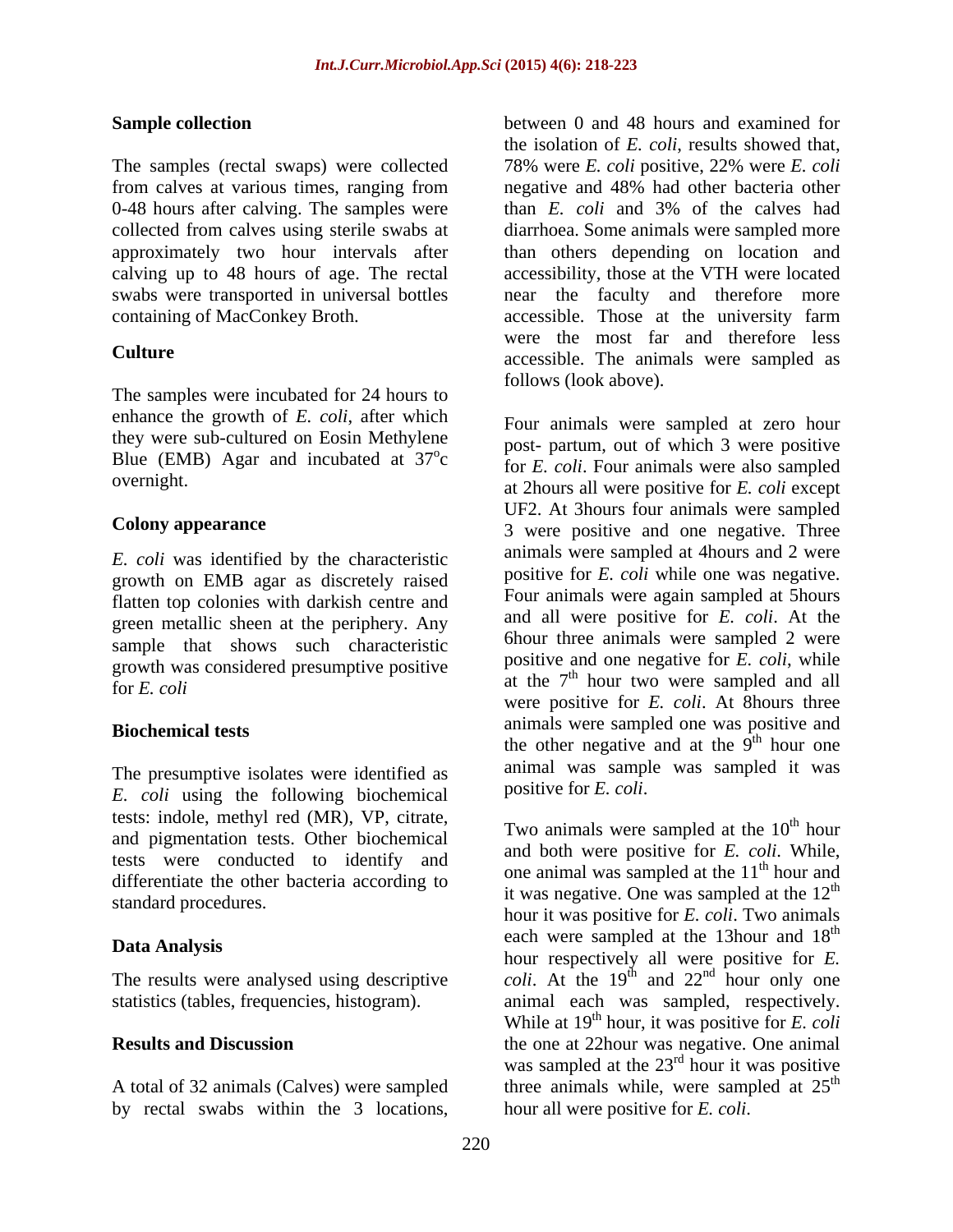| Age                                | # of $E.$ $\> coli$ |                         | $\mathbf{a}$<br>70 |
|------------------------------------|---------------------|-------------------------|--------------------|
| (hours)                            | positive            | <b>Samples</b>          | <b>Frequencies</b> |
| $0 - 4$                            | 11                  | 15                      | 67%                |
| <b>_____________</b><br>$5 - 8$    | 10                  | 13                      | 85%                |
| $9 - 12$                           |                     |                         | 80%                |
| $\frac{13-16}{ }$                  |                     |                         | 67%                |
| $\frac{17 - 20}{ }$                |                     | $\sim$<br>$\mathcal{I}$ | 100%               |
| <b>_____________</b><br>$21 - 24$  |                     |                         | 50%                |
| $\frac{25 - 28}{29 - 32}$          |                     | $\frac{4}{1}$           | 100%               |
|                                    |                     |                         | 100%               |
| $33 - 36$                          |                     |                         | $0\%$              |
| $\frac{1}{37-40}$                  |                     |                         | 100%               |
| <b>______________</b><br>$41 - 50$ |                     |                         | 100%               |

**Table.1** Table showing the percentage frequency of occurrence of *E. coli* from 32 calves up to 48 hours of age

**Table.2** Biochemical test to differentiate *E. coli* from other coliform

|                      | Indole |  | MR   VP   CITRATE   PIGMENT | Phenylalanine Catalase Gelatinase<br>deaminase |  |
|----------------------|--------|--|-----------------------------|------------------------------------------------|--|
| E. coli              |        |  |                             |                                                |  |
| Klebsiellaspp        |        |  |                             |                                                |  |
| Proteus spp.         |        |  |                             |                                                |  |
| Corynebacterium spp. |        |  |                             |                                                |  |

**Figure.1** Histogram showing the percentage frequency of occurrence of *E. coli* in calves up to 48 hours of age



The same animal was again sampled at  $26$  One animal at  $40<sup>th</sup>$  hour and the last animal and  $29<sup>th</sup>$  hour it was positive. One animal at  $48<sup>th</sup>$  hour both were positive for E. coli. The same animal was again sampled at 26 and  $29<sup>th</sup>$  hour it was positive. One animal was sampled at  $35<sup>th</sup>$  hour, it was negative.

was again sampled at 26 One animal at  $40^{\text{th}}$  hour and the last animal as positive. One animal at  $48^{\text{th}}$  hour both were positive for *E*. *coli*.  $\frac{\text{th}}{\text{th}}$  hour, it was negative. at 48th hour both were positive for *E. coli*.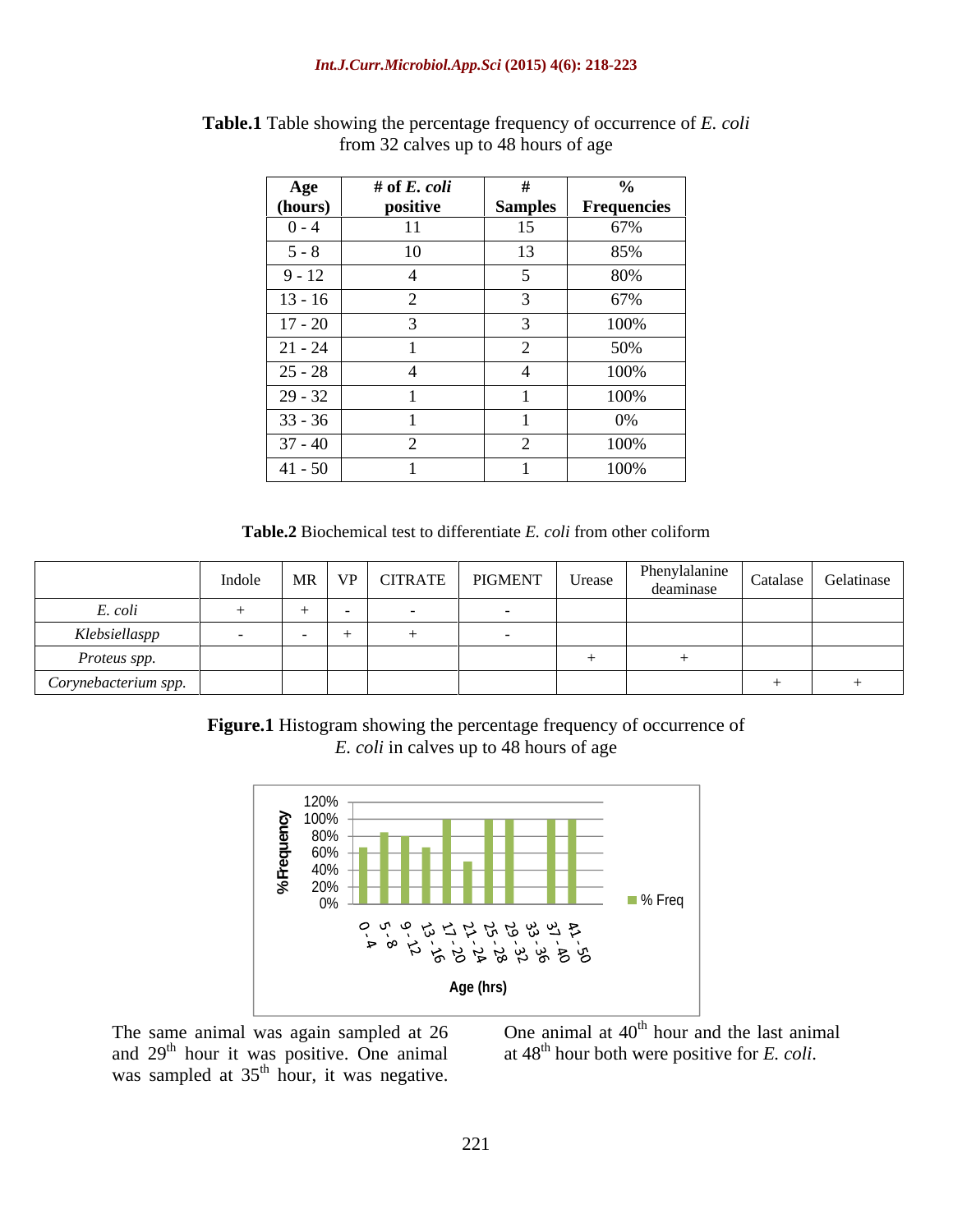The presumptive *E. coli* isolates were all positive in indole and Methyl Red tests, while *Klebsiella* spp. were negative, but were positive for VP and citrate tests. gelatinase positive. The other bacteria could

The appearance of *E. coli* in the faeces of are born agamaglobullinemic (Blood *et al,* calves after birth and its gradual built up has 1983a,b). This suggests that calves must been observed by Smith (1960). This can be promptly ingest adequate colostrum within seen on Table 1 and figure 1.The low prevalence within the first 4 hours of birth level of immunity against colibacillosis may be attributed to the internal (Blood *et al.,* 1983a,b). As time went on the environment of the gut at birth and also the frequency of *E coli* continue to rise. This is exposure rate of the calf to *E. coli* sources in agreement with the observation of Logan (Blood *et al.,* 1983a,b). The internal (1974), who reported that the maximum environment of the gut of the new born calf efficiency of absorption of colostrum in is expected to be sterile at birth and calves occurs during the first 6 12 hours therefore small numbers of *E. coli* are expected (Blood *et al.,* 1983a,b). The organism requires time in order to colonise by traction, both were found to be *E. coli* the gut and overcome the host's acidic positive. This may suggest that other routes gastric environment which is destructive in of infection exist, e.g. intrauterine infection, nature to bacteria (Gyles, 1960). The volume of inoculum of *E. coli* in the gut is a factor in *E. coli* colonising the gut. Large numbers This study showed that *E. coli* is one of the end up colonising the gut while small first organisms to colonise the gut of calves numbers at times are washed out with the and reaches significant level by the 6th hour faeces (Gyles, 1960). The increase in of birth. Prevention of colibacillosis from numbers of *E coli* from 6 hours of age may intrauterine infection needs to be be due to longer exposure of the calf to its investigated. It is recommended that as soon environment and also changes in diet (Blood as calves are born, some form of prophylaxis *et al.,* 1983a,b; Wray and Thomlinson, 1975). Inglis (1960) noted that calves born weak are much more susceptible to the infection and that the vigour of the calf is influenced by the nutrition of the dam before References calving. This agrees with this study where, *E. coli* was isolated at 0 hours from one of the calves which was born weak and died 9 haemolytic E. coli isolated from hours later. Smith (1960) noted that *E. coli* diarrhoeic pig<br>was one of the first organisms to annear in 5(1): 66–67. was one of the first organisms to appear in faeces of calves while it competes with other

*Proteus* spp. were found to be positive for with the observations of Smith (1960), as urease and phenylalanine deaminase and reflected on table 2, but this may be due to *Corynebacterium* spp. were catalase and geographical differences. At 0-4 hours of not be identified. that calves have acquired some level of bacteria like *Bacteroides, Lactobacilli* and *Streptococcus* spp. However other bacteria found included *Proteus, Klebsiella* and *Corynebacterium spp*., this does not agree age, the low infection of *E. coli* could be protection against colibacillosis since calves the first hours after birth to confer some after birth. There was the case of a stillbirth and another case of a calf that was delivered this needs further investigations.

> of birth. Prevention of colibacillosis from intrauterine infection needs to be could be employed to prevent colibacillosis especially if the calf is weak or does not promptly ingest enough colostrum.

## **References**

- Adetosoye, A.I. 1976a. Enteropathogenicity of haemolytic *E. coli* isolated from diarrhoeic piglets. *J. Nig. Vet. Med. Ass.,*  $5(1)$ : 66–67.
- Adetosoye, A.I., Willinger, H., Awad, H.H. 1976b. Characterization of colionogenic